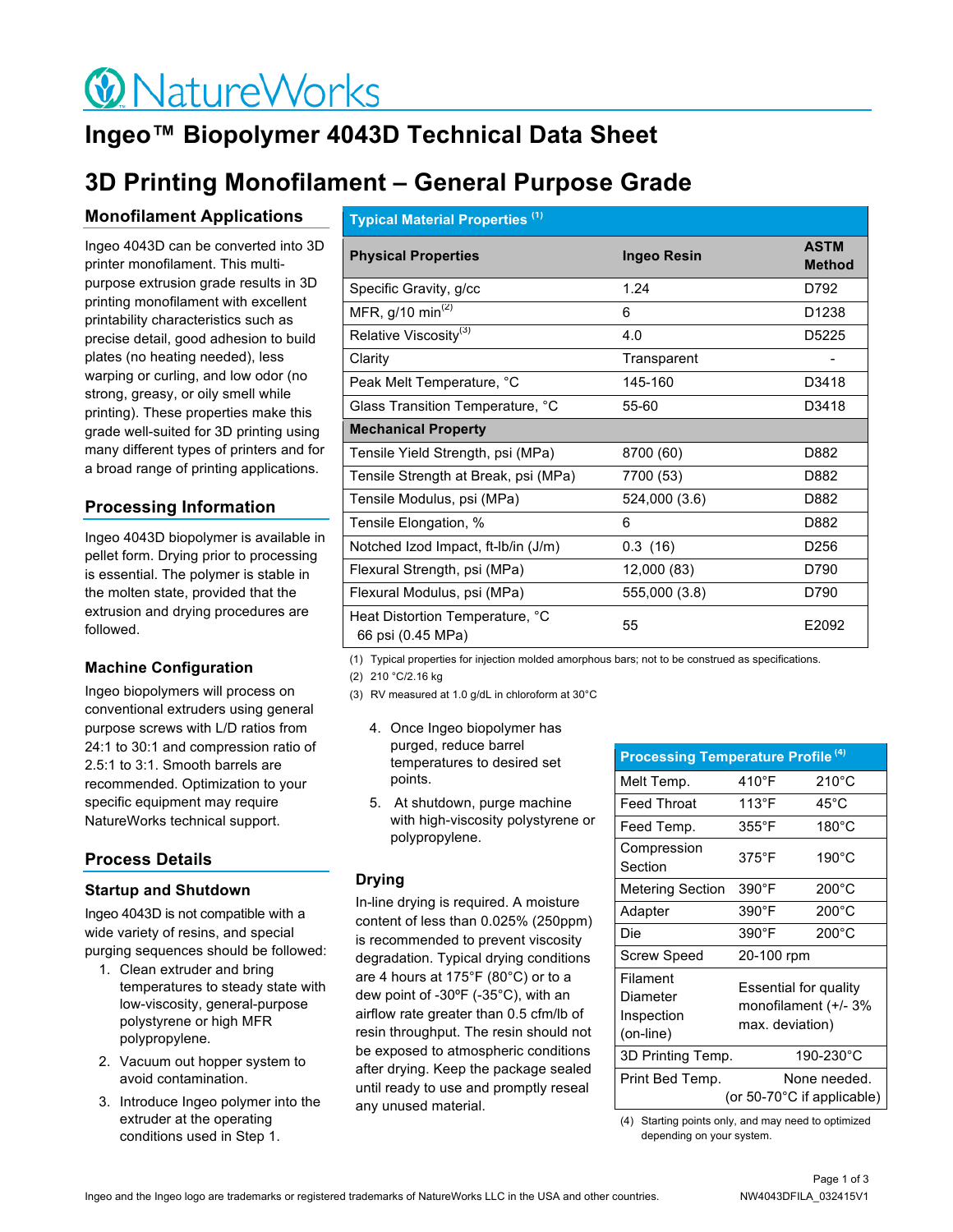## **Food Packaging Status**

#### **U.S. Status**

On January 3, 2002 FCN 000178 submitted by NatureWorks LLC to FDA became effective. This effective notification is part of list currently maintained on FDA's website at

## http://www.fda.gov/food/ingredientspackaginglabeling/ packagingfcs/notifications/default.htm

This grade of Ingeo biopolymer may therefore be used in food packaging materials and, as such, is a permitted component of such materials pursuant to section 201(s) of the Federal, Drug, and Cosmetic Act, and Parts 182, 184, and 186 of the Food Additive Regulations. All additives and adjuncts contained in the referenced Ingeo biopolymer formulation meet the applicable sections of the Federal Food, Drug, and Cosmetic Act. The finished polymer is approved for all food types and B-H use conditions. We urge all of our customers to perform GMP (Good Manufacturing Procedures) when constructing a package so that it is suitable for the end use. Again, for any application, should you need further clarification, please do not hesitate to contact NatureWorks LLC.

#### **European Status**

This grade of Ingeo biopolymer complies with Plastics Regulation 10/2011 as amended. No SML's for the above referenced grade exist in Plastics Regulation 10/2011 as amended. This grade of Ingeo biopolymer is suitable for use for all food types under OM6. NatureWorks LLC would like to draw your attention to the fact that the EU- Plastics Regulation 10/2011, which applies to all EU-Member States, includes a limit of 10 mg/dm<sup>2</sup> of the overall migration from finished plastic articles into food. In accordance with Plastics Regulation 10/2011 the migration should be measured on finished articles placed into contact with the foodstuff or appropriate food simulants for a period and at a temperature which are chosen by reference to the contact conditions in actual use, according to the rules laid down in Plastics Regulation 10/2011.

Please note that it is the responsibility of both the manufacturers of finished food contact articles as well as the industrial food packers to make sure that these articles in their actual use are in compliance with the imposed specific and overall migration requirements.

This grade as supplied meets European Parliament and Council Directive 94/62/EC of 20 December 1994 on packaging and packaging waste heavy metal content as described in Article 11. Again, for any application, should you need further clarification, please do not hesitate to contact NatureWorks LLC.

# **Bulk Storage Recommendations**

The resin silos recommended and used by NatureWorks LLC are designed to maintain dry air in the silo and to be isolated from the outside air. This design would be in contrast to an open, vented to atmosphere system that we understand to be a typical polystyrene resin silo. Key features that are added to a typical (example: polystyrene) resin silo to achieve this objective include a cyclone and rotary valve loading system and some pressure vessel relief valves. The dry air put to the system is sized to the resin flow rate out of the silo. Not too much dry air would be needed and there may be excess instrument air (-30°F dew point) available in the plant to meet the needs for dry air. Our estimate is 10 scfm for a 20,000 lb/hr rate resin usage. Typically, resin manufacturers specify aluminum or stainless steel silos for their own use and avoid epoxy-lined steel.